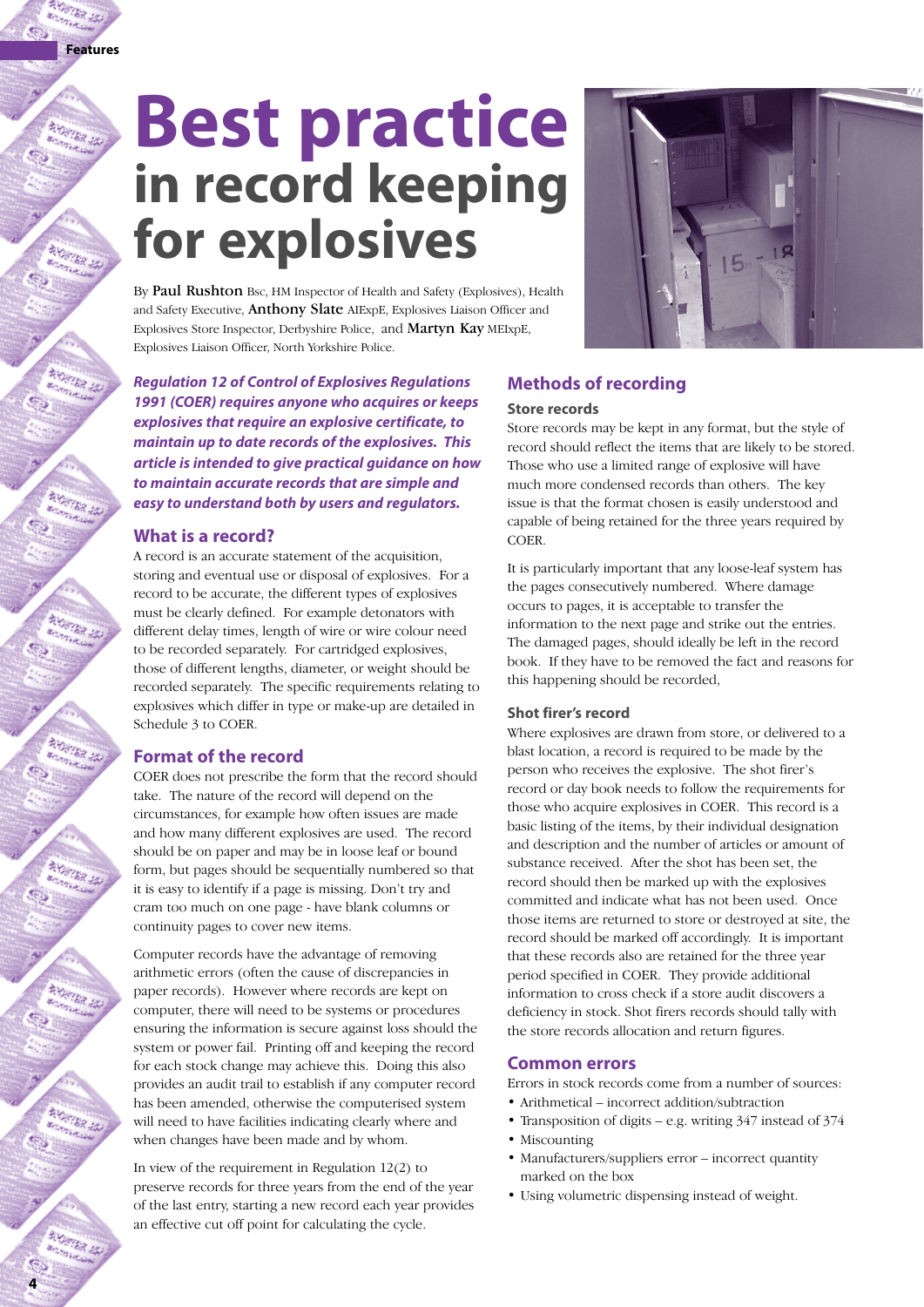**Cartridged explosives** – variations have occurred in which a cartridge of slurry type has been missed from a box. In the larger weight (5 kilograms) cartridges it can be obvious to the shot firer/storekeeper when handling the case. If that is noted, then the package should be left sealed and the supplier advised.

Errors can creep in if for example the supply package contents change without being noticed, e.g. the box contents change from 25 kg to 20 kg.

Particular care needs to be exercised for articles such as cast primers, where they may be bought in boxes of 25kg, but are issued and used in unit quantities. Any quoted content by units should be matched by the actual content once a case is opened.

**Gunpowder** – is usually supplied boxed or packaged by weight, but may be dispensed into smaller containers or bottles when issuing for use. An assumption is often made about the weight of gunpowder in a bottle, and this is used in recording quantities less than a full box. Because of variations in the bulk density of the powder and the degree of consolidation in the container, there can be considerable variation in the actual weight of the container contents. If this method is used, the weight needs to be checked at suitable intervals.

#### **Common discrepancies at receipt**

There may be discrepancies between the stated contents on a box and the actual content due to packing errors, therefore box contents should be verified. If it is not practicable to do this at the time of receipt, because of the number of boxes involved, or there is not a safe place to undertake the check, it is acceptable to take the quantity on the box at face value until the box is opened. Ideally whenever a box is first opened, the initial check of the contents should be witnessed by another authorised person. Any discrepancies found at this stage should be brought to the attention of the manufacturer/supplier and the relevant explosives licensing authority informed so that enquiries can be undertaken.

### **Other issues**

For confirming stock entering and leaving a store, there should be a system involving two people verifying the movement. In some cases, due to staffing levels etc, this will not be possible. In those cases the stock should be subject to a regular audit check by the manager or other person nominated along with the shot firer or storekeeper. Due to familiarity, there is always the chance for error where the single person who deals with the normal operations in the store also audits the stock.

# **Recording quantities**

**Units of accounting** – In addition to complying with the requirements of Schedule 3 of COER, the units must be appropriate for the nature of the explosives and be a suitable measure of receipt, issue and use. The most common units being weight (kg) dimension or count.

There may be some decisions to be taken e.g. are cast primers delivered by weight or count? Using the weight of these items makes accounting more difficult and care needs to be exercised in order to prevent reconciliation errors when, because of variations in the weight of individual primers, the number of units in a box may vary. Whether units or weight are chosen, you should be able to readily reconcile the contents of a box against the quantity used.

**Features**

## **How to correct recording errors**

Where errors are found, the person making the record most often discovers these at the time. When this happens, the figures should be corrected by crossing the incorrect figure out with a single line and the correct figure entered adjacent to the incorrect entry. The correction should be initialed and dated at the side, or at a suitable place on the record page. To assist when the record is examined later, it would also be helpful to add an explanation e.g. "wrong figure entered". Writing over the incorrect figure or use of correction fluids is not good practice as it leads to additional confusion.

Where a stock check has found an error arising from an earlier sheet the correction should be made as above on the current sheet, indicating the sheet number from which the error arises. The earlier sheet should also be endorsed. It will not normally be necessary to transfer the amended figures to every intervening sheet.

## **When to report losses**

Regulation 13 of COER requires losses of explosives to be reported to the police. HSE must also be informed if the loss occurs at a site licensed by HSE. Losses include thefts or suspected thefts and misplaced explosives, but discrepancies that can be shown to be accounting errors do not need to be reported.

# **Where should records be kept?**

Records of the stock in the store should not be kept in the store. Records are used not only to allow the proper management of stock rotation, but as an information source in the event of any loss or theft. Keeping records with the explosives could result in the theft of explosives with the records also being removed. The records should ideally be kept locked in a secure location on the site. Appropriate places would be the site office, shot firer's equipment store, or at isolated locations, the secure alarmed housing for the alarm equipment.

# **Stock checking**

The storekeeper should undertake periodic stock checks at a frequency determined by the explosives turnover. Weekly is generally appropriate, but at stores with limited usage this may be less frequently. In addition there should be a periodic "independent" check by someone who does not normally get involved in the day to day operation of the store e.g. quarry or mine management. This may be monthly or quarterly, depending on the turnover. Whenever a stock check is done, the appropriate record should be endorsed to indicate when the check was undertaken, by whom and the outcome of the check.